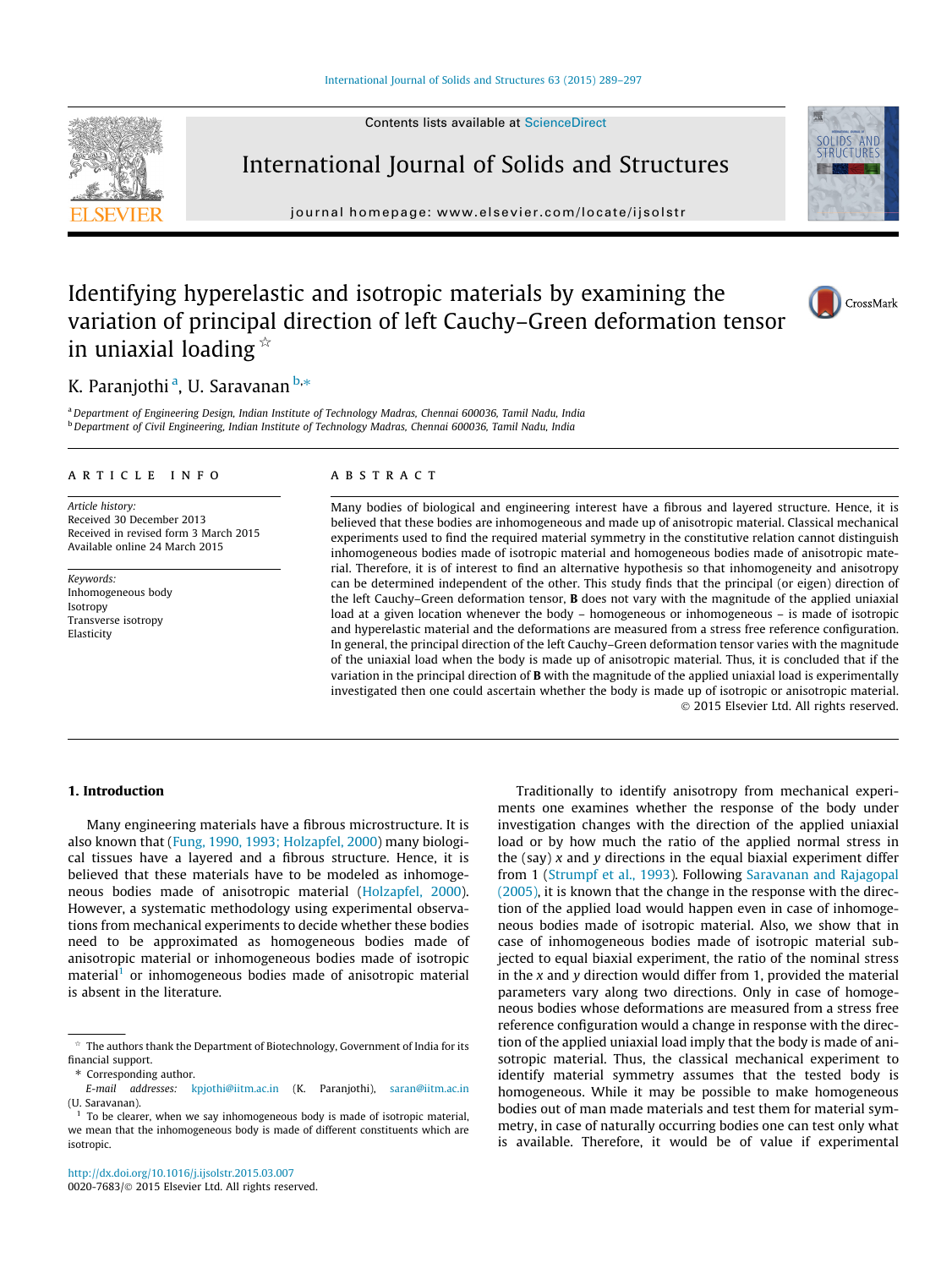observations can reveal the material symmetry during mechanical testing independent of whether the body being tested is homogeneous or inhomogeneous.

It is known ([Truesdell and Noll, 1965\)](#page-8-0) that the symmetry group of the material that a homogeneous body is made up of depends on the configuration in which the body is in. For simple materials Noll's rule ([Noll, 1958](#page-8-0)) tells how the symmetry group changes with the configuration of the homogeneous body. Consistent with the prevalent usage, a material is said to be isotropic if its symmetry group in a configuration of the homogeneous body, probably the undistorted (unstressed) state, coincides with the proper orthogonal group. Similarly, it also known that [\(Truesdell and Noll, 1965\)](#page-8-0) if there exist a configuration for the entire body such that the mechanical response of any arbitrary subpart from this configuration is identical, then the body is said to be homogeneous. A body that is not homogeneous is said to be inhomogeneous. This definition for homogeneous body allows two distinct classes of inhomogeneous body. Different subparts of a body having different chemical composition and hence mechanical response is one class of inhomogeneous bodies. In another class, all subparts of the body have the same chemical composition but there exist no configuration in which the state of stress in the body would be uniform; in other words, in this case the internal structure variation causes a change in the mechanical response. Example of this class of inhomogeneous bodies where the state of stress is non-uniform in any configuration is residually stressed bodies; bodies which have stresses in the interior even though there is no boundary traction. Of course, a body could be inhomogeneous for both the above reasons, variation in the chemical composition and internal structure.

As discussed above, even though in mechanics the material symmetry and inhomogeneity have a precise meaning, there is a lot of ambiguity in application of these definitions to obtain constitutive relations for engineered and naturally occurring bodies. While some issues related to identifying whether a given body is homogeneous or inhomogeneous is discussed in [Saravanan](#page-8-0) [\(2014\),](#page-8-0) this article addresses the problems in finding material symmetry.

When one talks about material symmetry in continuum mechanics, one refers to the symmetry that the constitutive relation should have. It is customary to require that the set of rotations of the reference configuration that leaves the mechanical response unchanged should not alter the functional form of the constitutive relation also. There is a conundrum here. While the constitutive relation is for a material point, symmetry restriction on this constitutive relation at a point depends on the unidentifiable rotations of a set of points, the configuration. It is tacitly assumed that the set of points under consideration is materially uniform. Otherwise, a set of rotations would become identifiable due to just the arrangement of the set of points under consideration. Because material symmetry, in continuum mechanics, is the inherent material property of the point under consideration and not the arrangement or the nature of the neighboring points, the requirement of the material uniformity arises. Further, the framework of continuum mechanics allows one to have homogeneous body made of anisotropic material or inhomogeneous body made of isotropic material.

Alternatively for some, material symmetry is related to the materials internal structure. Material symmetry, in this point of view, is the set of rotations of the body that leave its internal structure unaltered. In this definition of material symmetry based on its internal structure, homogeneous body made of anisotropic material or inhomogeneous body made of isotropic material is not possible. Also, in this case, the material symmetry is not a concept associated with a material point in the body.

As articulated by [Lekhnitskii \(1981\),](#page-8-0) it is necessary to distinguish the symmetry in the constitutive relation versus the symmetry of the material based on its internal structure. [Lekhnitskii \(1981\)](#page-8-0) sights [Neumann \(1885\)](#page-8-0) for the assumption that the symmetry in the constitutive relation to be not inferior to that of the symmetry in the crystallographic structure. That is the set of rotations that form the symmetry group for a given crystallographic structure should always be contained in the set of rotations for which the constitutive relation remains invariant. [Lekhnitskii \(1981\)](#page-8-0) then states that this assumption is extended to bodies that are not made of crystals but still have an internal structure like wood, glass fiber reinforced plastics. However, to the knowledge of the authors there has been no experimental validation of this assumption of the symmetry in the constitutive relation be not inferior to the symmetry in the internal structure. Hence, here an hypothesis using which the symmetry requirement of the constitutive relation could be established is sought.

It is found that when a body is made of isotropic material and is deforming from its undistorted state in a non-dissipative manner, then the principal direction of the left Cauchy–Green deformation tensor does not change with the magnitude of the applied uniaxial load. Further, it is also inferred that if any of the principal directions of the stress tensor does not coincide with the fiber direction then the principal direction of the left Cauchy–Green deformation tensor changes with the magnitude of the applied uniaxial stress. Therefore, if the principal direction of the left Cauchy–Green deformation tensor does not change with the magnitude of the applied uniaxial load while the body is being subjected to a non-dissipative process, for two different directions of the applied uniaxial load which are not orthogonal to each other, then the tested material could be inferred as being isotropic.

Homogenization procedures used to generate homogeneous constitutive relations for inhomogeneous bodies made of isotropic materials result in anisotropic constitutive relations [\(Nemat-](#page-8-0)[Nasser and Hori, 1993](#page-8-0)). Therefore, it would be of interest to examine the quality of approximating inhomogeneous bodies made of isotropic materials with homogeneous but anisotropic constitutive relations. This study shows that the way in which the principal direction of the left Cauchy–Green deformation tensor vary with the magnitude of the applied uniaxial load depends on the material symmetry of the constitutive relation. Thus, if the direction in which the maximum stress and/or change in length occurs could not be predicted by these homogeneous anisotropic models for inhomogeneous bodies made of isotropic material, the engineering usefulness of these homogenization procedures is limited.

This article is organized in four sections including this introduction. In Section 2 the notations and well established relationships are documented for further reference. Then, in Section [3](#page-2-0), it is established that the principal direction of left Cauchy–Green deformation tensor measured in an inhomogeneous body made of isotropic material would not change with the magnitude of the applied uniaxial load as long as it deforms in a non-dissipative manner and the deformation is measured from a stress free reference configuration. On the other hand, a body made of transversely anisotropic material the principal direction of left Cauchy–Green deformation tensor does change with the magnitude of uniaxial stress, provided that any of the principal directions of the stress does not coincide with the fiber direction. Finally, issues in testing this hypothesis experimentally is discussed.

#### 2. Preliminaries

Let X denote the position vector of a typical particle belonging to the reference configuration of the body. Similarly, let x denote the position vector of the same particle in the current configuration. The deformation field of the body is defined through a one to one mapping  $\chi$  that tells the current position of the particle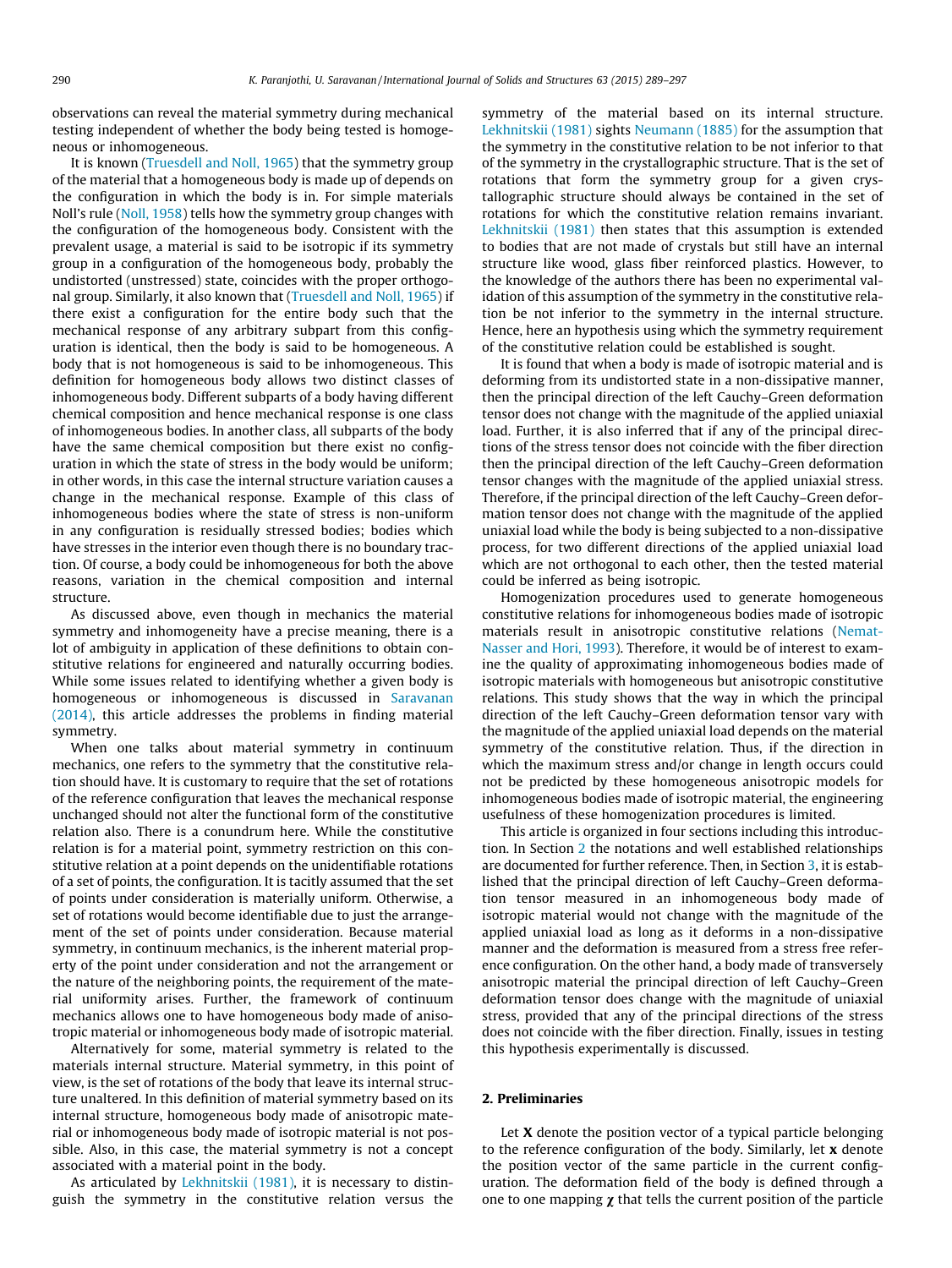<span id="page-2-0"></span>that occupied the point whose position vector is  $X$  in the reference configuration,

$$
\mathbf{x} = \mathbf{\chi}(\mathbf{X}).\tag{1}
$$

Then, the deformation gradient, F is defined as

$$
\mathbf{F} = \frac{\partial \mathbf{x}}{\partial \mathbf{X}}.\tag{2}
$$

The left and right Cauchy–Green deformation tensor, B and C respectively, is defined as:

$$
\mathbf{B} = \mathbf{F}\mathbf{F}^t, \quad \mathbf{C} = \mathbf{F}^t\mathbf{F},\tag{3}
$$

where the superscript  $t$  denotes the transpose operator.  $C$  being positive definite, we find that using the following set of invariants

$$
J_1 = tr(C), \quad J_2 = tr(C^{-1}), \quad J_3 = \sqrt{det(C)} = det(F),
$$
 (4)

minimizes the complexity of the ensuing analysis.

Here we study the case wherein the constitutive relation for Cauchy stress,  $\sigma$  in an isotropic material deforming from a stress free reference configuration is given by (see for example [Truesdell and Noll, 1965\)](#page-8-0):

$$
\boldsymbol{\sigma} = \begin{cases} \alpha_0 \mathbf{1} + \alpha_1 \mathbf{B} + \alpha_2 \mathbf{B}^{-1}, & \text{for compressible materials} \\ -p\mathbf{1} + \beta_1 \mathbf{B} + \beta_2 \mathbf{B}^{-1}, & \text{for incompressible materials} \end{cases}
$$
(5)

where  $\alpha_i = \hat{\alpha}_i (J_1, J_2, J_3)$  and  $\beta_i = \hat{\beta}_i (J_1, J_2)$  are material response functions and  $p$  is the Lagrange multiplier used to enforce the incompressibility condition that needs to be found such that the equilibrium equations and boundary conditions are satisfied.

In case of transversely isotropic materials with fibers running along the direction M in the stress free reference configuration, the constitutive relation for Cauchy stress takes a form (see for example [Holzapfel, 2000](#page-8-0)):

$$
\sigma = \alpha_0^a \mathbf{1} + \alpha_1^a \mathbf{B} + \alpha_2^a \mathbf{B}^{-1} + \alpha_3^a \mathbf{F} \mathbf{M} \otimes \mathbf{M} \mathbf{F}^t + \alpha_4^a \mathbf{F}[\mathbf{C} \mathbf{M} \otimes \mathbf{M} + \mathbf{M} \otimes \mathbf{C} \mathbf{M}] \mathbf{F}^t,
$$
 (6)

for compressible materials and

$$
\sigma = -p\mathbf{1} + \beta_1^a \mathbf{B} + \beta_2^a \mathbf{B}^{-1} + \beta_3^a \mathbf{F} \mathbf{M} \otimes \mathbf{M} \mathbf{F}^t + \beta_4^a \mathbf{F}[\mathbf{C} \mathbf{M} \otimes \mathbf{M} + \mathbf{M} \otimes \mathbf{C} \mathbf{M}] \mathbf{F}^t,
$$
 (7)

for incompressible materials, where  $\alpha_i^a = \hat{\alpha}_i^a (J_1, J_2, J_3, J_4, J_5)$  and  $\beta^a_i = \hat{\beta}^a_i ({\mathsf J}_1, {\mathsf J}_2, {\mathsf J}_4, {\mathsf J}_5)$  are material response functions,

$$
J_4 = \mathbf{M} \cdot \mathbf{CM}, \quad J_5 = \mathbf{M} \cdot \mathbf{C}^2 \mathbf{M}, \tag{8}
$$

and  $p$  as before is the Lagrange multiplier. Note that, the constitutive relations  $(6)$  and  $(7)$  assumes that the deformation gradient is computed from a stress free reference configuration.

If the constitutive relation for Cauchy stress in an isotropic material deforming from a stress free reference configuration is given by  $(5)$ , then the constitutive relation for the same material deforming from a stressed reference configuration can be written as (see [Saravanan, 2011](#page-8-0) for details):

$$
\boldsymbol{\sigma} = \begin{cases} \alpha_0^r \mathbf{1} + \alpha_1^r \mathbf{F} \mathbf{B}_o \mathbf{F}^t + \alpha_2^r \mathbf{F}^{-t} \mathbf{B}_o^{-1} \mathbf{F}^{-1}, & \text{for compressible materials} \\ -p \mathbf{1} + \beta_1^r \mathbf{F} \mathbf{B}_o \mathbf{F}^t + \beta_2^r \mathbf{F}^{-t} \mathbf{B}_o^{-1} \mathbf{F}^{-1}, & \text{for incompressible materials} \end{cases}
$$
\n(9)

where as before  $p$  is the Lagrange multiplier used to enforce the incompressibility condition,  $\alpha_i^r = \hat{\alpha}_i^r (J_{m1}, J_{m2}, J_{m3})$  and  $\beta_i^r = \hat{\beta}_i^r(\bar{J}_{m1}, \bar{J}_{m2}),$ 

$$
\mathbf{B}_o = \delta_0 \mathbf{1} + \delta_1 \boldsymbol{\sigma}^o + \delta_2 (\boldsymbol{\sigma}^o)^2, \quad \mathbf{B}_o^{-1} = \kappa_0 \mathbf{1} + \kappa_1 \boldsymbol{\sigma}^o + \kappa_2 (\boldsymbol{\sigma}^o)^2, \tag{10}
$$

$$
\bar{\mathbf{B}}_o = \bar{\delta}_0 \mathbf{1} + \bar{\delta}_1 \boldsymbol{\sigma}^o + \bar{\delta}_2 (\boldsymbol{\sigma}^o)^2, \quad \bar{\mathbf{B}}_o^{-1} = \bar{\kappa}_0 \mathbf{1} + \bar{\kappa}_1 \boldsymbol{\sigma}^o + \bar{\kappa}_2 (\boldsymbol{\sigma}^o)^2, \tag{11}
$$

 $\sigma$ <sup>o</sup> is the Cauchy stress in the reference configuration,

$$
J_{m1} = \delta_0 J_1 + \delta_1 \mathbf{C} \cdot \boldsymbol{\sigma}^0 + \delta_2 \mathbf{C} \cdot (\boldsymbol{\sigma}^0)^2,
$$
 (12)

$$
J_{m2} = \kappa_0 J_2 + \kappa_1 \mathbf{C}^{-1} \cdot \boldsymbol{\sigma}^0 + \kappa_2 \mathbf{C}^{-1} \cdot (\boldsymbol{\sigma}^0)^2,
$$
\n(13)

$$
J_{m3} = J_3^r J_3,\tag{14}
$$

$$
\bar{J}_{m1} = \bar{\delta}_0 J_1 + \bar{\delta}_1 \mathbf{C} \cdot \boldsymbol{\sigma}^0 + \bar{\delta}_2 \mathbf{C} \cdot (\boldsymbol{\sigma}^0)^2, \qquad (15)
$$

$$
\bar{J}_{m2} = \bar{\kappa}_0 J_2 + \bar{\kappa}_1 \mathbf{C}^{-1} \cdot \boldsymbol{\sigma}^0 + \bar{\kappa}_2 \mathbf{C}^{-1} \cdot (\boldsymbol{\sigma}^0)^2, \qquad (16)
$$

and  $J_3^r$ ,  $\delta_i$ ,  $\bar{\delta}_i$ ,  $\kappa_i$  and  $\bar{\kappa}_i$  are functions of the principal invariants of  $\boldsymbol{\sigma}^c$ obtained from the requirements that  $\mathbf{B}_o\mathbf{B}_o^{-1}=\mathbf{1}$  and that  $\sigma(1,\sigma^{\circ})=\sigma_{\rm o}$  refer to [Saravanan \(2011\)](#page-8-0) for details.

#### 3. Theoretical observations

Theoretically the following could be observed when a body is tested in static conditions in the absence of body forces:

- 1. The principal direction of left Cauchy Green deformation tensor in a homogeneous body deforming from a stress free reference configuration and made of transversely isotropic material varies with the magnitude of the applied uniaxial load when the direction of the applied uniaxial load is not along or perpendicular to the direction of the fibers.
- 2. The principal direction of left Cauchy Green deformation tensor in an inhomogeneous body deforming from a stress free reference configuration and made of isotropic material does not vary with the magnitude of the applied uniaxial load.
- 3. The principal direction of left Cauchy Green deformation tensor in a body deforming from a stressed reference configuration and made of isotropic material varies with the magnitude of the applied uniaxial load.
- 4. In an inhomogeneous body made of isotropic material, the ratio of the effective stress along the  $x$  and  $y$  direction in equal biaxial experiment would differ from 1 as long as the material functions depend on the loading directions coordinates apart from the invariants of C, right Cauchy Green deformation tensor.

Now, we provide evidence for the above statements.

#### 3.1. Response of homogeneous body made of transversely isotropic material

The response of homogeneous cuboid made of transversely isotropic and incompressible material subjected to uniaxial load is studied. Here we note that a general constitutive relation for this class of materials (7) can be written as,

$$
\boldsymbol{\sigma} = -p\mathbf{1} + \beta_1^a \mathbf{F} \mathbf{A} \mathbf{F}^t + \beta_2^a \mathbf{B}^{-1},\tag{17}
$$

where,

$$
\mathbf{A} = \mathbf{1} + \frac{\beta_3^a}{\beta_1^a} \mathbf{M} \otimes \mathbf{M} + \frac{\beta_4^a}{\beta_1^a} [\mathbf{CM} \otimes \mathbf{M} + \mathbf{M} \otimes \mathbf{CM}]. \tag{18}
$$

Towards studying the variation in the principal direction of left Cauchy–Green deformation tensor as a function of the fiber direction and magnitude of the uniaxial load, it is assumed that the uniaxial loading is along  $e_x$ , as shown in [Fig. 1](#page-3-0). Without loss of generality, the fibers are assumed to be oriented in the plane of loading such that the fiber direction is given as:

$$
\mathbf{M} = \cos(\theta)\mathbf{e}_x + \sin(\theta)\mathbf{e}_y,\tag{19}
$$

where  $\theta$  is a constant taking values between 0 and 90 degrees.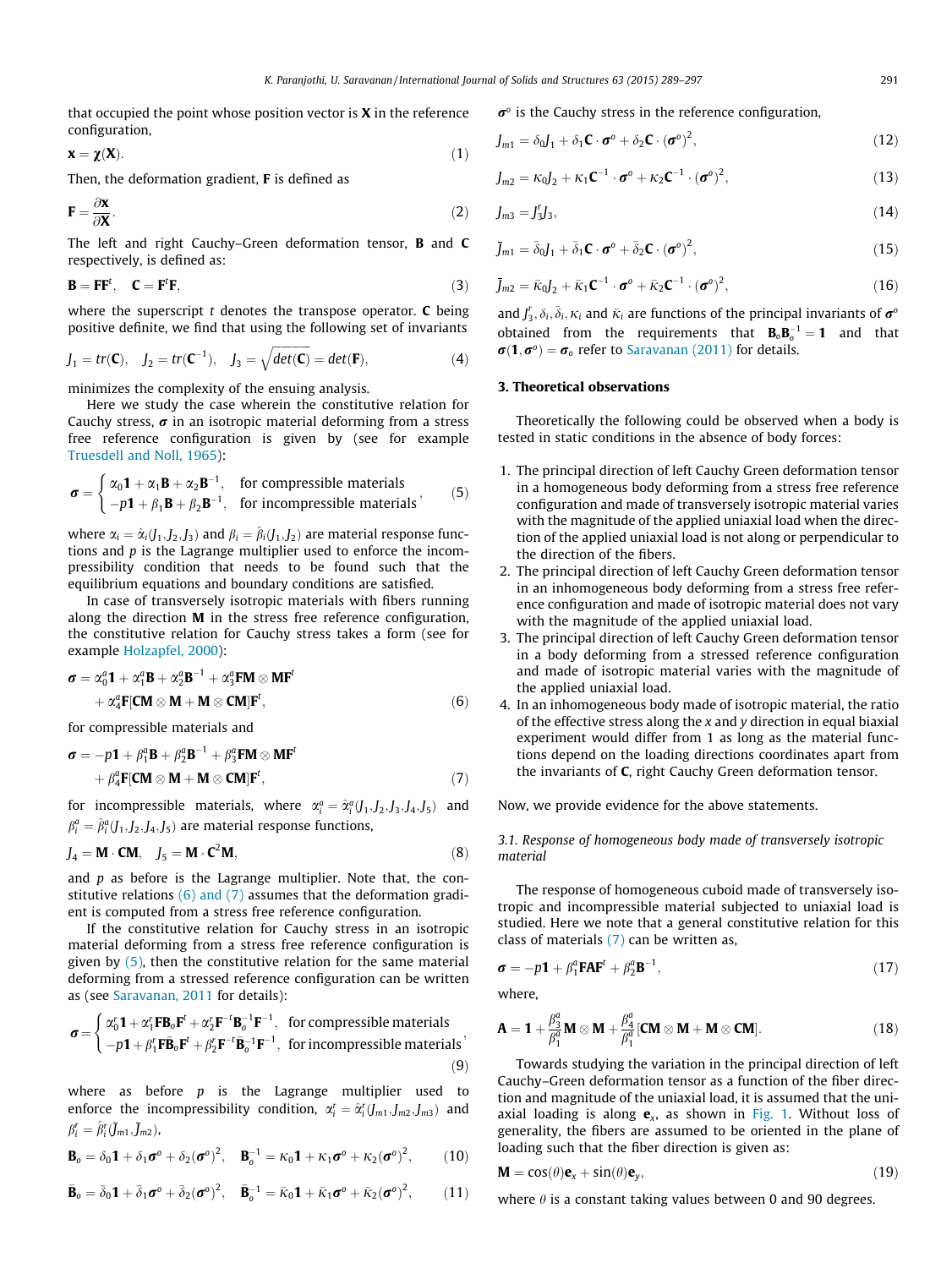<span id="page-3-0"></span>

Fig. 1. Schematic of uniaxial loading of a thin sheet.

Due to this applied uniaxial load, the deformation of the homogeneous, transversely isotropic cuboid is given by

$$
x = \lambda_1 X + \kappa_1 Y, \quad y = \lambda_2 Y, \quad z = \lambda_3 Z,
$$
 (20)

where  $(X, Y, Z)$  are the Cartesian coordinates of a typical material particle before the application of the load,  $(x, y, z)$  the Cartesian coordinates of the same material particle after the application of the load,  $\kappa_1$  and  $\lambda_i$ 's are constants. The deformation gradient, **F** corresponding to the deformation field (20) is computed to be

$$
\mathbf{F} = \begin{pmatrix} \lambda_1 & \kappa_1 & 0 \\ 0 & \lambda_2 & 0 \\ 0 & 0 & \lambda_3 \end{pmatrix} .
$$
 (21)

The incompressibility condition would require that  $\lambda_3 = 1/(\lambda_1 \lambda_2)$ . Substituting (21) and (19) in [\(18\)](#page-2-0) we find the Cartesian components of A as,

$$
\mathbf{A} = \begin{pmatrix} 1 & 0 & 0 \\ 0 & 1 & 0 \\ 0 & 0 & 1 \end{pmatrix} + \frac{\beta_3^2}{\beta_1^2} \begin{pmatrix} \cos(\theta) & \cos(\theta)\sin(\theta) & 0 \\ \cos(\theta)\sin(\theta) & \sin^2(\theta) & 0 \\ 0 & 0 & 1 \end{pmatrix}
$$
  
+ 
$$
\frac{\beta_4^2}{\beta_1^2} \begin{pmatrix} 2\lambda_1^2\cos^2(\theta) + \lambda_1\kappa_1\sin(2\theta) & \left[\lambda_1^2 + \lambda_2^2 + \kappa_1^2\right]\sin(2\theta)/2 + \lambda_1\kappa_1 & 0 \\ \left[\lambda_1^2 + \lambda_2^2 + \kappa_1^2\right]\sin(2\theta)/2 + \lambda_1\kappa_1 & \lambda_1\kappa_1\sin(2\theta) + 2\sin^2(\theta)\left[\lambda_2^2 + \kappa_1^2\right] & 0 \\ 0 & 0 & 0 \end{pmatrix}.
$$
(22)

The Cartesian components of the Cauchy stress corresponding to the applied uniaxial load along the  $x$  direction is

$$
\boldsymbol{\sigma} = \begin{pmatrix} \sigma & 0 & 0 \\ 0 & 0 & 0 \\ 0 & 0 & 0 \end{pmatrix} . \tag{23}
$$

Substituting (22) and (21) in [\(17\)](#page-2-0) and equating the resulting state of stress to be as given in  $(23)$ , the following equations have to hold:

$$
\sigma = -p + \lambda_1^2 \{ \beta_1^a + \beta_3^a \cos^2(\theta) + \beta_4^a [2\lambda_1^2 \cos^2(\theta) + \lambda_1 \kappa_1 \sin(2\theta)] \} + \kappa_1^2 \{ \beta_3^a \sin(2\theta) + \beta_4^a [\lambda_1 \kappa_1 + (\lambda_1^2 + \lambda_2^2 + \kappa_1^2) \sin(2\theta)] \} + \frac{\beta_2^a}{\lambda_1^2},
$$
 (24)

$$
0 = \kappa_1 \lambda_2 \left\{ \beta_1^a + \beta_3^a \sin^2(\theta) + \beta_4^a [2(\lambda_2^2 + \kappa_1^2) \sin^2(\theta) + \lambda_1 \kappa_1 \sin(2\theta)] \right\} + \lambda_1 \lambda_2 \left\{ \beta_3^a \sin(2\theta) + \beta_4^a [\lambda_1 \kappa_1 + (\lambda_1^2 + \lambda_2^2 + \kappa_1^2) \sin(2\theta)] \right\} + \beta_2^a \frac{\kappa_1}{\lambda_1^2 \lambda_2^2},
$$
\n(25)

$$
0 = -p + \lambda_2^2 \left\{ \beta_1^a + \beta_3^a \sin^2(\theta) + \beta_4^a [2(\lambda_2^2 + \kappa_1^2) \sin^2(\theta) + \lambda_1 \kappa_1 \sin(2\theta)] \right\} + \frac{\beta_2^a}{\lambda_2^2},
$$
\n(26)

where

$$
p = \frac{\beta_1^a}{(\lambda_1 \lambda_2)^2} + \beta_2^a (\lambda_1 \lambda_2)^2,
$$
 (27)

obtained from the requirement that the out of plane normal stress,  $\sigma_{zz} = 0$  and  $\beta_i^a = \hat{\beta}_i^a (J_1, J_2, J_4, J_5)$ ,

$$
J_1 = \lambda_1^2 + \lambda_2^2 + \kappa_1^2 + \left(\frac{1}{\lambda_1 \lambda_2}\right)^2, \quad J_2 = \frac{1}{\lambda_1^2} + \frac{1}{\lambda_2^2} + (\lambda_1 \lambda_2)^2 + \left(\frac{\kappa_1}{\lambda_1 \lambda_2}\right)^2,
$$
  

$$
J_4 = (\lambda_1 \cos(\theta))^2 + (\lambda_2 \sin(\theta))^2 + \lambda_1 \kappa_1 \sin(2\theta) + (\kappa_1 \sin(\theta))^2,
$$

$$
J_5 = \lambda_1^4 \cos^2(\theta) + (\lambda_2^2 + \kappa_1^2)^2 \sin^2(\theta) + \lambda_1 \kappa_1 (\lambda_1^2 + \lambda_2^2 + \kappa_1^2) \sin(2\theta) + (\lambda_1 \kappa_1)^2.
$$
\n(28)

For a given value of  $\lambda_1$  Eqs. (25) and (26) are solved simultaneously to obtain  $\kappa_1$  and  $\lambda_2$  respectively. Then, the uniaxial stress required to realize the given value of  $\lambda_1$  is determined using Eq. (24). In this work, fsolve, a built-in function in MATLAB is used to simultaneously solve the Eqs. (25) and (26). Then, using this determined value of  $\lambda_2$  and  $\kappa_1$  for a given value of  $\lambda_1$ , the principal direction of the left Cauchy–Green deformation tensor,  $\phi$ , is computed as,

$$
\phi = \frac{1}{2} \tan^{-1} \left( \frac{2B_{xy}}{B_{xx} - B_{yy}} \right) = \frac{1}{2} \tan^{-1} \left( \frac{2\lambda_2 \kappa_1}{\lambda_1^2 + \kappa_1^2 - \lambda_2^2} \right).
$$
 (29)

Here it is pertinent to note that in this work the principal direction of a tensor is defined as the angle made by the direction along which the maximum principal value occurs with respect to the x direction along which the components of the tensor is written.

First, let us consider the case wherein the fibers are oriented along the loading direction, that is, when  $\theta = 0$  degrees. Eqs. (25) and (26) simplifies to

$$
0 = \kappa_1 \lambda_2 \left[ \beta_1^a + \frac{\beta_2^a}{\lambda_1^2 \lambda_2^2} \right], \quad 0 = \left[ (\lambda_1 \lambda_2)^2 - \frac{1}{\lambda_2^2} \right] \left[ \frac{\beta_1^a}{\lambda_1^2} - \beta_2^a \right],
$$
 (30)

when  $\theta = 0$ .  $\kappa_1 = 0$  and  $\lambda_2 = 1/\sqrt{\lambda_1}$  is a possible solution to the above Eq. (30) irrespective of the choice of the material response functions. Substituting this solution in (29),  $\phi = 0$ . Thus, when  $\theta = 0, \phi$  does not change with the magnitude of the uniaxial load. It should be noted that, depending on the choice of the material response function,  $\beta_i$ , there might be other solutions to Eq. (30) than that studied here for which the principal direction of B vary with the magnitude of the applied uniaxial load. But this is not of interest here.

Next, we study the case wherein the fibers are oriented perpendicular to the loading direction, that is  $\theta = 90$  degrees. For this case, Eqs.  $(24)-(26)$  simplifies to

$$
\sigma = \left[ (\lambda_1 \lambda_2)^2 - \frac{1}{\lambda_1^2} \right] \left[ \frac{\beta_1^a}{\lambda_2^2} - \beta_2^a \right],\tag{31}
$$

$$
0 = \kappa_1 \lambda_2 \left\{ \beta_1^a + \beta_3^a + 2\beta_4^a (\lambda_2^2 + \kappa_1^2) + \frac{\beta_2^a}{\lambda_1^2 \lambda_2^2} \right\},
$$
 (32)

$$
0 = \left[ (\lambda_1 \lambda_2)^2 - \frac{1}{\lambda_2^2} \right] \left[ \frac{\beta_1^a}{\lambda_1^2} - \beta_2^a \right] + \lambda_2^2 \{ \beta_3^a + 2\beta_4^a (\lambda_2^2 + \kappa_1^2) \}.
$$
 (33)

In this case too,  $\kappa_1 = 0$  is a possible solution to the above set of equations irrespective of the choice of the material response functions. Consequently, the principal direction of left Cauchy–Green deformation tensor does not change with the magnitude of the uniaxial load for this case too.

For values of  $\theta$  other than 0 and 90 degrees, it can be seen from Eq. (25) that  $\kappa_1$  cannot be zero whenever  $\beta_3^a$  or  $\beta_4^a$  is nonzero. Moreover, the value of  $\kappa_1$  that satisfies (25) depends on the value of  $\lambda_1$ . Thus, for homogeneous bodies made of transversely isotropic material with the fiber direction not coinciding or being perpendicular to the direction of the applied uniaxial load, the principal direction of the left Cauchy–Green deformation tensor changes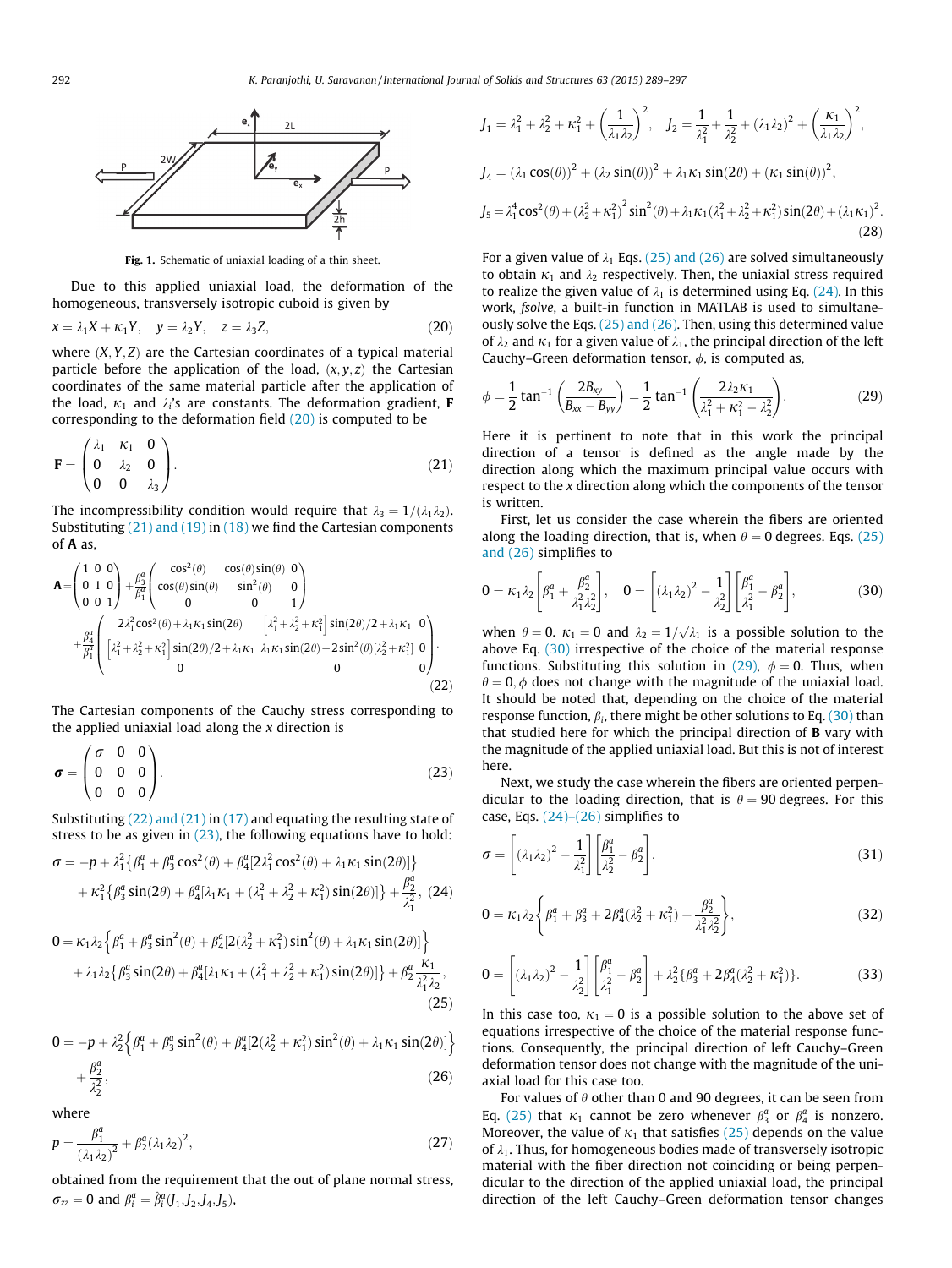with the magnitude of the applied uniaxial load. Towards illustrating this, we pick the constitutive relation proposed by [May-](#page-8-0)[Newman and Yin \(1998\) and Prot et al. \(2007\)](#page-8-0) for porcine mitral valve. In the present notation, the [May-Newman and Yin \(1998\)](#page-8-0) constitutive relation requires,

$$
\beta_1^a = 4c_0c_1(J_1 - 3) \exp\left(c_1(J_1 - 3)^2 + c_2(\sqrt{J_4} - 1)^4\right), \quad \beta_2^a = 0,
$$
  

$$
\beta_3^a = 2c_0c_2 \frac{(\sqrt{J_4} - 1)^3}{\sqrt{J_4}} \exp\left(c_1(J_1 - 3)^2 + c_2(\sqrt{J_4} - 1)^4\right), \quad \beta_4^a = 0, \quad (34)
$$

where  $c_i$ 's are constants. An alternative constitutive relation proposed by [Prot et al. \(2007\)](#page-8-0) for the same porcine mitral valve, in the present notation requires that

$$
\beta_1^a = 4\bar{c}_0 \bar{c}_1 (J_1 - 3) \exp \left(\bar{c}_1 (J_1 - 3)^2 + \bar{c}_2 (J_4 - 1)^2\right), \quad \beta_2^a = 0,
$$
  

$$
\beta_3^a = 2\bar{c}_0 \bar{c}_2 (J_4 - 1) \exp \left(\bar{c}_1 (J_1 - 3)^2 + \bar{c}_2 (J_4 - 1)^2\right), \quad \beta_4^a = 0,
$$
 (35)

where  $\bar{c}_i$ 's are constants.

Following [May-Newman and Yin \(1998\) and Prot et al. \(2007\),](#page-8-0) we assume that the value of constants  $c_i, \bar{c}_i$  to be as given in Table 1. This choice of material parameters ensures that the

Table 1 Value of the constants in [May-Newman and Yin \(1998\) and Prot et al. \(2007\)](#page-8-0) constitutive model.

| Identifier | $c_0$ (kPa) | C <sub>1</sub> | C <sub>2</sub> | $\bar{c}_0$ (kPa) | $\overline{C}$ | $\bar{c}$ |
|------------|-------------|----------------|----------------|-------------------|----------------|-----------|
| Anterior   | 0.399       | 4.325          | 1446.5         | 0.052             | 4.63           | 22.6      |
| Posterior  | 0414        | 4.848          | 305.4          | 0171              | 5.28           | 6.46      |

stresses required to realize the 3 deformation fields – equi-biaxial, strip biaxial fixed along the fiber direction, strip biaxial fixed perpendicular to the fiber direction – are the same for both the models (see [Prot et al., 2007\)](#page-8-0).

Here consistent with the observation of [May-Newman and Yin](#page-8-0) [\(1998\)](#page-8-0) the value of  $\theta$  is assumed to be 7 degrees in case of anterior leaflet and 8 degrees in case of posterior leaflet.

Fig. 2 plots the variation of the uniaxial stress for different values of  $\lambda_1$  for the two models given by Eqs. (34) and (35). Similarly, Fig. 3 plots the variation of the principal direction of the left Cauchy–Green deformation tensor for different values of  $\lambda_1$  for the same two models. It can be seen from the Fig. 2 that the uniaxial stress predicted for a given axial stretch,  $\lambda_1$ , by both the models are close, as in the case of strip biaxial, equal biaxial deformation states. However, when one examines the variation in the principal direction of B with the axial stretch it is not close. [May-Newman](#page-8-0) [and Yin \(1998\)](#page-8-0) model predicts less than 4 degree variation in the principal direction when  $\lambda_1$  is varied between 1 and 1.2. But [Prot](#page-8-0) [et al. \(2007\)](#page-8-0) model predicts more than 20 degree variation in the principal direction when  $\lambda_1$  varies between 1 and 1.2. Though these results are not presented here, the [Prot et al. \(2007\)](#page-8-0) model predicts higher variation in the principal direction with increasing magnitude of the load than the [May-Newman and Yin \(1998\)](#page-8-0) model in case of other deformation states like strip biaxial and equal biaxial deformations as well.

Thus, we conclude that for transversely isotropic bodies the principal direction of the left Cauchy–Green deformation tensor varies with the magnitude of the applied uniaxial stress when the direction of the uniaxial loading does not coincide with or is perpendicular to the fiber direction. However, for some transversely isotropic models this variation could be minimal, as small as 1 to 2 degrees. We do not look at the absolute value of the principal direction but its change with the magnitude of the applied



Fig. 2. Variation of uniaxial stress,  $\sigma$  with  $\lambda_1$  according to [May-Newman and Yin \(1998\) and Prot et al. \(2007\)](#page-8-0) models.



Fig. 3. Variation of principal direction of the left Cauchy–Green deformation tensor,  $\phi$  with uniaxial stress  $\sigma$  according to [May-Newman and Yin \(1998\) and Prot et al. \(2007\)](#page-8-0) models.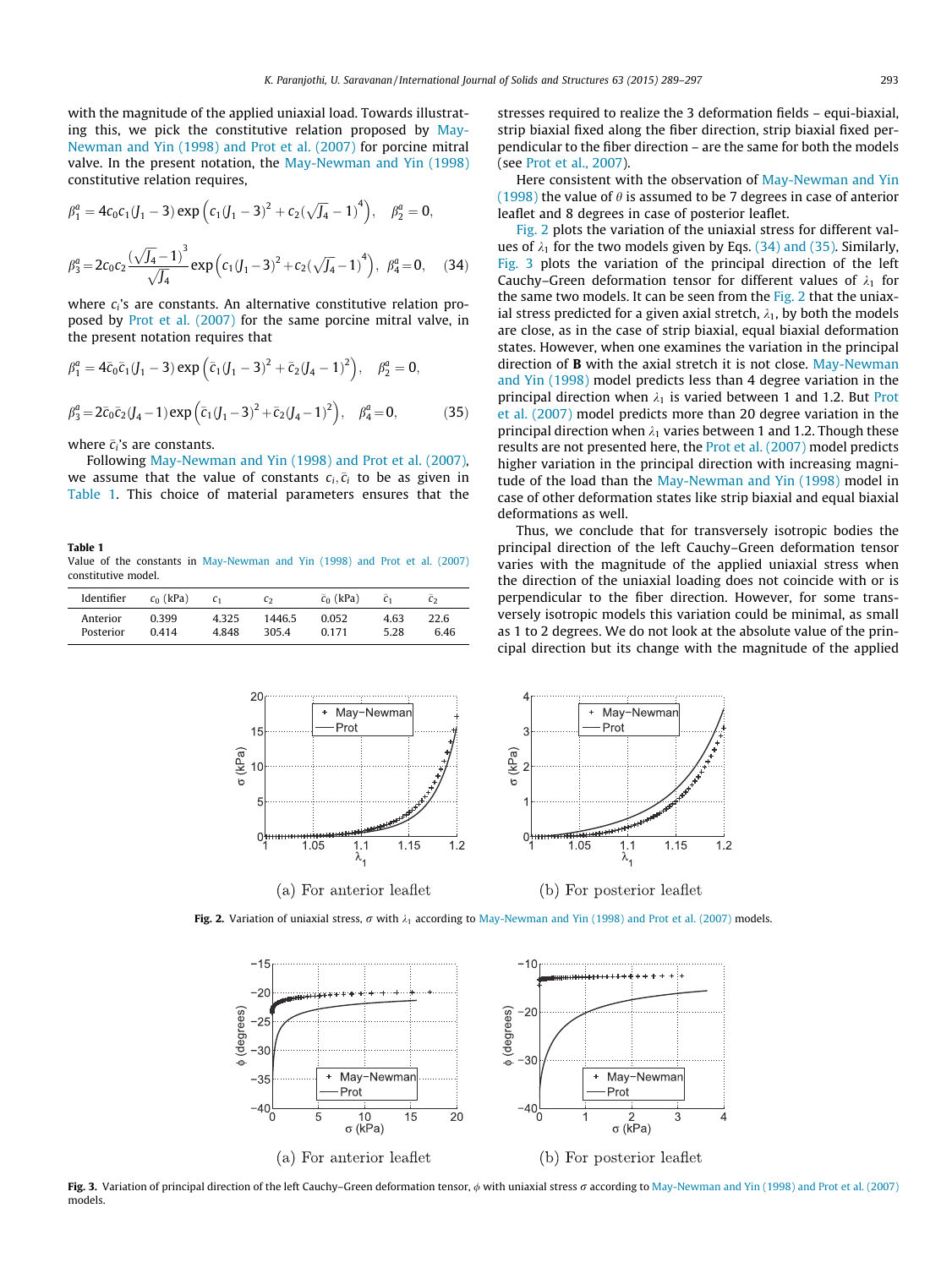<span id="page-5-0"></span>load because of the impossibility of orienting the laboratory coordinate system consistently across specimens with errors less than 1 degree, especially in cases where the deformation field is obtained by tracking some markers placed on the body.

Also, it could be seen that even if the models predict the same stresses to realize a given type of deformation, the predictions on the principal direction of the left Cauchy–Green deformation tensor could differ.

#### 3.2. Variation in the principal direction of  $\bf{B}$  in inhomogeneous body made of isotropic material

Here we study the variation in the principal direction of B with the magnitude of the applied uniaxial load for two classes of bodies made of isotropic material. In one case, the body is inhomogeneous and is deforming from a stress free reference configuration. In the second case, the body is deforming from a stressed reference configuration.

For both these cases we study the response to uniaxial loading of a body in the form of a cuboid as shown in  $Fig. 1$ . The body occupies the region,  $B = \{(X, Y, Z) | -L \leq X \leq L, -W \leq Y \leq W, -h \leq \}$  $Z \leq h$ , where L, W and h are constants. Without loss of generality we assume that the uniaxial load is applied along the x direction.

#### 3.2.1. Case 1: stress free reference configuration

We begin by studying an inhomogeneous body deforming from a stress free reference configuration. For illustration, we shall assume that the body is a thin sheet, with its thickness being much smaller than the other two dimensions, i.e.,  $h \ll L$  and  $h \ll W$ . This requirement justifies the assumption that the state of Cauchy stress in the sheet is plane stress and can be represented in the matrix form as,

$$
\boldsymbol{\sigma} = \begin{pmatrix} \sigma_{xx} & \sigma_{xy} & 0 \\ \sigma_{xy} & \sigma_{yy} & 0 \\ 0 & 0 & 0 \end{pmatrix} . \tag{36}
$$

Here we assume that  $\sigma = \hat{\sigma}(X, Y)$  and that  $\sigma_{xy}$  and  $\sigma_{yy}$  are not identically zero over the entire body because the body is inhomogeneous. If the body is not in the form of a thin sheet, there could be out of plane stresses as well which we shall consider subsequently.

Then, the traction boundary conditions for this problem with the uniaxial load, P, acting along the  $e_x$  direction are

$$
\sigma_{xy}(\pm L, Y) = \sigma_{xy}(X, \pm W) = \sigma_{yy}(X, \pm W) = 0, \qquad (37)
$$

$$
\int_{-h}^{h} \int_{-W}^{W} \left[ \det(\mathbf{F}) \boldsymbol{\sigma} \mathbf{F}^{-t} \mathbf{e}_{x} \right] \big|_{(\pm L,Y)} dY dZ = P, \tag{38}
$$

where to obtain the Eq.  $(38)$  we have appealed to the Nanson's formula (see for example [Holzapfel \(2000\)](#page-8-0)).

When the state of stress is as given by  $(36)$ , the principal direction of the Cauchy stress,  $\theta_{\sigma}$  at a given location in the body is:

$$
\theta_{\sigma} = \frac{1}{2} \tan^{-1} \left( \frac{2\sigma_{xy}}{\sigma_{xx} - \sigma_{yy}} \right).
$$
 (39)

The nonzero Cartesian components of the left Cauchy–Green deformation tensor that results in the Cauchy stress being of the form (36) is

$$
\mathbf{B} = \begin{pmatrix} B_{xx} & B_{xy} & 0 \\ B_{xy} & B_{yy} & 0 \\ 0 & 0 & B_{zz} \end{pmatrix} .
$$
 (40)

Next, we want to express the components of the Cauchy stress in Eq. (39) in terms of the components of the left Cauchy–Green deformation tensor given in Eq.  $(40)$ . For this we use the constitutive relation for isotropic material deforming from a stress free configuration, [\(5\)](#page-2-0) to obtain,

$$
\theta_{\sigma} = \frac{1}{2} \tan^{-1} \left( \frac{2B_{xy}}{B_{xx} - B_{yy}} \right),\tag{41}
$$

irrespective of whether the material is compressible or incompressible. Eq. (41) just says that the principal direction of the Cauchy stress and the left Cauchy–Green deformation tensor are the same at a given location. This is expected since the material is assumed to be isotropic. It then follows that if the principal direction of the Cauchy stress does not change with the magnitude of the applied uniaxial load, then the principal direction of the left Cauchy–Green deformation tensor also would not change with the magnitude of the applied load.

We next show that all the components of the stress depend linearly on *P*, i.e.,  $\sigma_{ij} = Pf_{ij}(x, y)$ , where  $f_{ij}$  is a function of x and y only. It then immediately follows from Eq. (39) that the principal direction of stress is independent of the magnitude of the applied uniaxial load.

For materials that obey Hooke's law and undergo small deformations it is well known that  $\sigma_{ij} = Pf_{ij}(x, y)$ , since principle of superposition holds. Now, we show that this linear dependance of the components of the stress on the applied uniaxial load holds even otherwise.

In the absence of body forces and the body in static equilibrium, the equilibrium equations reduce to requiring,  $div(\sigma) = 0$ , where  $div(\cdot)$  denotes the divergence operator with respect to x. These equilibrium equations for the assumed state of plane stress,  $(36)$ can be satisfied if the stress is obtained from Airy's potential,  $\phi = \hat{\phi}(x, y)$  such that,

$$
\sigma_{xx} = \frac{\partial^2 \phi}{\partial y^2}, \quad \sigma_{xy} = -\frac{\partial^2 \phi}{\partial x \partial y}, \quad \sigma_{yy} = \frac{\partial^2 \phi}{\partial x^2}, \tag{42}
$$

where  $x$  and  $y$  are the coordinates of a material particle in the current configuration. Now, one has to find  $\phi$  such that the compatibility conditions are satisfied along with the boundary conditions (37) and (38). First we would like to explore the property of all  $\phi$  which satisfies only the boundary conditions  $(37)$  and  $(38)$ . Since, the boundary conditions (37) and (38) depend only on P, any  $\phi$ satisfying the boundary condition would be a linear function of P. Hence, the Cauchy stress determined using any of these potential,  $\phi$  which satisfies the boundary condition alone would be of the form:  $\sigma_{ij} = Pf_{ij}(x, y)$ . Therefore, we conclude that the principal direction of the left Cauchy–Green deformation tensor does not change with the magnitude of the applied uniaxial load in a thin sheet.

If the tested body is a thick sheet, then the state of stress need not correspond to that of a plane stress. Even when the state of stress is not plane, but the body is in static equilibrium and there are no body forces, the Cartesian components of the stress can be derived from a potential,  $\phi = \hat{\phi}(x, y, z)$  as

$$
\boldsymbol{\sigma} = \begin{pmatrix} \frac{\partial^2 \phi}{\partial y^2} + \frac{\partial^2 \phi}{\partial z^2} & -\frac{\partial^2 \phi}{\partial x \partial y} & -\frac{\partial^2 \phi}{\partial x \partial z} \\ -\frac{\partial^2 \phi}{\partial x \partial y} & \frac{\partial^2 \phi}{\partial x^2} + \frac{\partial^2 \phi}{\partial z^2} & -\frac{\partial^2 \phi}{\partial y \partial z} \\ -\frac{\partial^2 \phi}{\partial x \partial z} & -\frac{\partial^2 \phi}{\partial y \partial z} & \frac{\partial^2 \phi}{\partial x^2} + \frac{\partial^2 \phi}{\partial y^2} \end{pmatrix},
$$
(43)

so that the equilibrium equations are satisfied. The stress function,  $\phi$  apart from having to satisfy the compatibility condition should satisfy the boundary condition:

$$
\sigma_{xy}(\pm L, Y, Z) = \sigma_{xy}(X, \pm W, Z) = 0, \qquad (44)
$$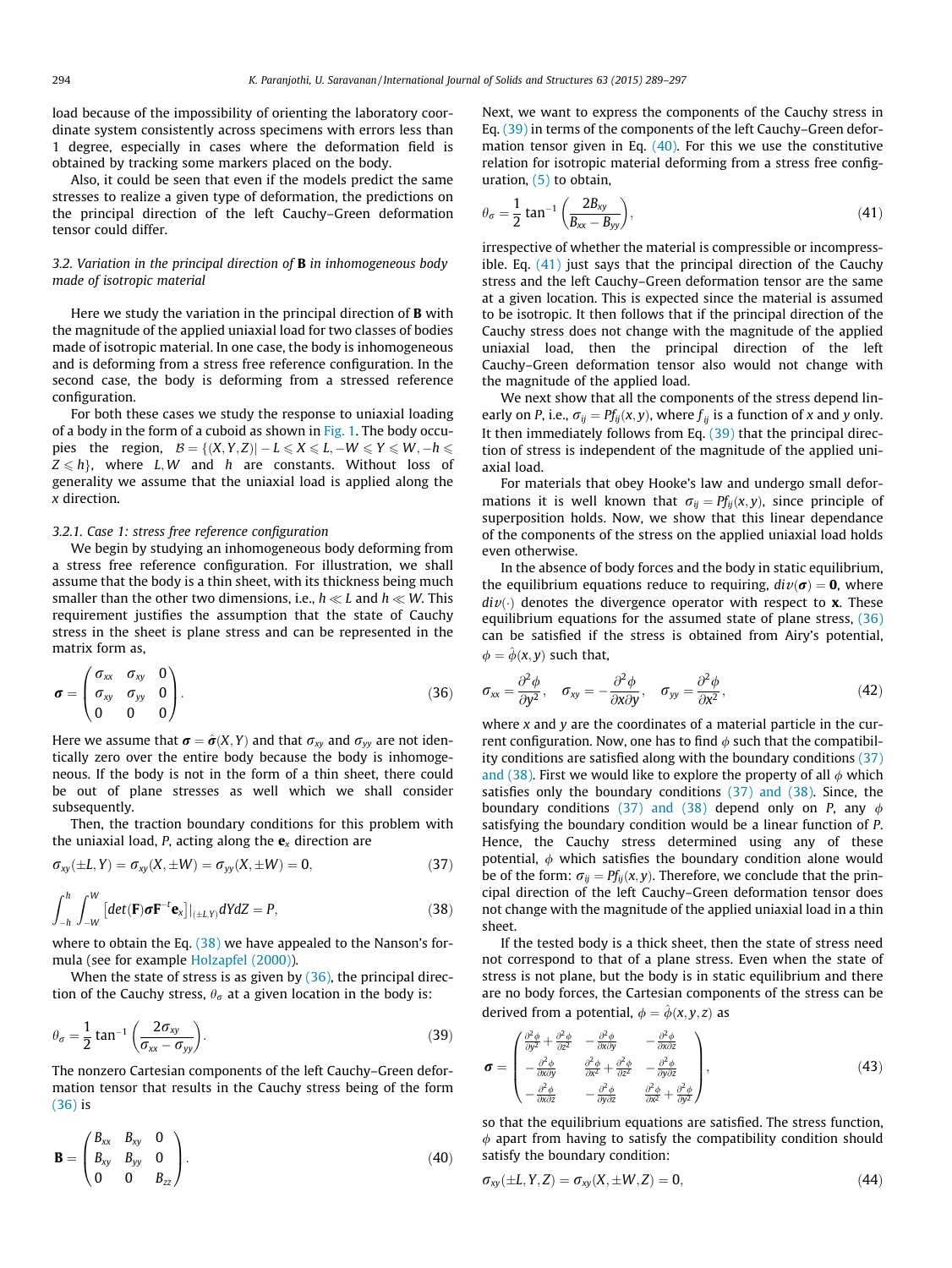<span id="page-6-0"></span>
$$
\sigma_{xz}(\pm L, Y, Z) = \sigma_{xz}(X, Y, \pm h) = 0, \qquad (45)
$$

$$
\sigma_{yz}(X,\pm W,Z)=\sigma_{yz}(X,Y,\pm h)=0,\qquad(46)
$$

$$
\sigma_{yy}(X,\pm W,Z)=\sigma_{zz}(X,Y,\pm h)=0,\qquad \qquad (47)
$$

$$
\int_{-h}^{h} \int_{-W}^{W} \left[ \det(\mathbf{F}) \boldsymbol{\sigma} \mathbf{F}^{-t} \mathbf{e}_{x} \right] \big|_{(\pm L, Y, Z)} dY dZ = P. \tag{48}
$$

It then follows that the potential  $\phi$  would be a linear function of P and hence the Cartesian components of the Cauchy stress also would be a such that  $\sigma_{ij} = P\hat{f}_{ij}(x, y, z)$ .

Now, since the state of stress is not plane, the expression for the principal direction gets complicated, but would still be a ratio of the components of the Cauchy stress tensor. Therefore, if the Cartesian components of the Cauchy stress are linear function of the applied load, the principal direction of the Cauchy stress tensor would not vary with the magnitude of the applied uniaxial load. Further, by virtue of the material being isotropic, the principal direction of the left Cauchy–Green deformation tensor and that of the Cauchy stress tensor would be the same. Hence, the principal direction of the left Cauchy–Green deformation tensor too would not vary with the magnitude of the applied uniaxial load.

#### 3.2.2. Case 2: stressed reference configuration

Now we investigate the deformations of a residually stressed (or prestressed) thin sheet stretched by applying a uniaxial load. For illustration, it suffices to assume that the Cauchy stress field in the traction free reference configuration corresponds to that of a plane stress given by,

$$
\boldsymbol{\sigma}^{\text{o}} = \begin{pmatrix} \sigma_{XX}^{\text{o}} & \sigma_{XY}^{\text{o}} & 0 \\ \sigma_{XY}^{\text{o}} & \sigma_{YY}^{\text{o}} & 0 \\ 0 & 0 & 0 \end{pmatrix}, \tag{49}
$$

where

$$
\sigma_{XY}^o = \sum_{p,q} \epsilon_{pq} \sin\left(\pi k_p \frac{X+L}{L}\right) \sin\left(\pi k_q \frac{Y+W}{W}\right),\tag{50}
$$

$$
\sigma_{XX}^o = \sum_{p,q} \epsilon_{pq} \frac{k_q L}{k_p W} \left[ 1 - \cos \left( \pi k_p \frac{X+L}{L} \right) \right] \cos \left( \pi k_q \frac{Y+W}{W} \right), \quad (51)
$$

$$
\sigma_{YY}^o = \sum_{p,q} \epsilon_{pq} \frac{k_p W}{k_q L} \cos\left(\pi k_p \frac{X+L}{L}\right) \left[1 - \cos\left(\pi k_q \frac{Y+W}{W}\right)\right],\tag{52}
$$

 $k_p, k_q$  are integers and  $\epsilon_{pq}$ 's are constants. The above representation for the Cartesian components of the Cauchy stress is obtained so that it satisfies the static equilibrium equations in the absence of body forces,  $Div(\sigma^0) = \mathbf{0}$  and the traction free boundary condition, i.e.,

$$
\sigma_{XY}^o(\pm L, Y) = \sigma_{XY}^o(X, \pm W) = \sigma_{YY}^o(X, \pm W) = \sigma_{XX}^o(\pm L, Y) = 0.
$$
 (53)

Here it is pertinent to note that by virtue of the slab in the stressed reference configuration being boundary traction free and in static equilibrium,  $\sigma_{XY}^{\text{o}}$  cannot be zero identically in the interior of the body.

Substituting  $(49)$  in  $(10)$  (or equivalently in  $(11)$ ), we find that

$$
\boldsymbol{B}_{o} = \begin{pmatrix} B_{XX}^{o} & B_{XY}^{o} & 0 \\ B_{XY}^{o} & B_{YY}^{o} & 0 \\ 0 & 0 & B_{ZZ}^{o} \end{pmatrix}, \quad \boldsymbol{B}_{o}^{-1} = \begin{pmatrix} \frac{B_{YY}^{o}}{\Delta} & -\frac{B_{XY}^{o}}{\Delta} & 0 \\ -\frac{B_{XY}^{o}}{\Delta} & \frac{B_{XX}^{o}}{\Delta} & 0 \\ 0 & 0 & \frac{1}{B_{ZZ}^{o}} \end{pmatrix}, \tag{54}
$$

where  $\Delta = [B_{XX}^o B_{YY}^o - {(B_{XY}^o)}^2]$  and  $B_{ij}^o$  are the nonzero Cartesian components of  $B^{\circ}$  which are related to the Cartesian components of the stress,  $\sigma^{\circ}$  through:

$$
B_{XX}^o = \delta_0 + \delta_1 \sigma_{XX}^o + \delta_2 \Big[ \left( \sigma_{XX}^o \right)^2 + \left( \sigma_{XY}^o \right)^2 \Big], \tag{55}
$$

$$
B_{XY}^o = \sigma_{XY}^o \big[ \delta_1 + (\sigma_{XX}^o + \sigma_{YY}^o) \delta_2 \big], \tag{56}
$$

$$
B_{YY}^0 = \delta_0 + \delta_1 \sigma_{YY}^0 + \delta_2 \Big[ (\sigma_{YY}^0)^2 + (\sigma_{XY}^0)^2 \Big],
$$
 (57)

$$
B_{ZZ}^o = \delta_0. \tag{58}
$$

Since,  $\sigma_{XY}^o$  is not identically zero in the interior of the body,  $B_{XY}^o$  is also not zero identically in the interior of the slab.

By virtue of the Cauchy stress field in the reference configuration being nonuniform, and  $B_{XY}^{\circ} \neq 0$  in the interior of the slab and the slab being thin, stretching this thin slab along the  $x$  direction results in a plane state of stress as given by  $(36)$ . Without making any simplifying assumptions on the form of the deformation field, the nonzero Cartesian components of the Cauchy stress is related to the Cartesian components of the deformation gradient,  $F_{ij}$  through,

$$
\sigma_{xx} = \alpha_0^r + \alpha_1^r [B_{XX}^p F_{xx}^2 + 2B_{XY}^p F_{XY} F_{xx} + B_{YY}^p F_{xy}^2 + B_{ZZ}^p F_{xz}^2] \n+ \frac{\alpha_2^r}{\int_3^2 \Delta} \Big[ B_{YY}^o (F_{YY} F_{zz} - F_{YZ} F_{zy})^2 + B_{XX}^o (F_{YZ} F_{zx} - F_{yx} F_{zz})^2 \n- 2B_{XY}^o (F_{YY} F_{zz} - F_{YZ} F_{zy}) (F_{YZ} F_{zx} - F_{yx} F_{zz}) + \frac{\Delta}{B_{ZZ}^o} (F_{zy} F_{yx} - F_{yy} F_{zx})^2 \Big],
$$
\n(59)

$$
\sigma_{yy} = \alpha_0^r + \alpha_1^r [B_{XX}^o F_{yx}^2 + 2B_{XY}^o F_{yy} F_{yx} + B_{YY}^o F_{yy}^2 + B_{ZZ}^o F_{yz}^2] \n+ \frac{\alpha_2^r}{J_3^2 \Delta} \Big[ B_{YY}^o (F_{zy} F_{xz} - F_{zz} F_{xy})^2 + B_{XX}^o (F_{zz} F_{xx} - F_{xz} F_{zx})^2 \n- 2B_{XY}^o (F_{zy} F_{xz} - F_{zz} F_{xy}) (F_{zz} F_{xx} - F_{xz} F_{zx}) + \frac{\Delta}{B_{ZZ}^o} (F_{zx} F_{xy} - F_{zy} F_{xx})^2 \Big],
$$
\n(60)

$$
\sigma_{xy} = \alpha_1^r [B_{XX}^{\circ} F_{xx} F_{yx} + B_{XY}^{\circ} (F_{yy} F_{xx} + F_{yx} F_{xy}) + B_{YY}^{\circ} F_{yy} F_{xy} + B_{ZZ}^{\circ} F_{yz} F_{xz}] \n+ \frac{\alpha_2^r}{J_3^2 \Delta} [B_{YY}^{\circ} (F_{zy} F_{xz} - F_{zz} F_{xy}) (F_{zz} F_{yy} - F_{yz} F_{zy}) \n+ B_{XX}^{\circ} (F_{zz} F_{xx} - F_{xz} F_{zx}) (F_{yz} F_{zx} - F_{yx} F_{zz}) \n- B_{XY}^{\circ} [(F_{yy} F_{zz} - F_{zy} F_{yz}) (F_{zz} F_{xx} - F_{xz} F_{zx}) \n+ (F_{zy} F_{xz} - F_{zz} F_{xy}) (F_{yz} F_{zx} - F_{yx} F_{zz})] \n+ \frac{\Delta}{B_{ZZ}^{\circ}} (F_{zx} F_{xy} - F_{zy} F_{xx}) (F_{zy} F_{yx} - F_{yy} F_{zx})],
$$
\n(61)

obtained using  $(9)$ . Recognize that in the above equation,  $(61)$  by virtue of  $B_{XY}^o \neq 0$ , and  $\sigma_{xy} = 0$ , at least on the boundary for uniaxial state of stress,  $F_{XY}$  and/or  $F_{YX}$  cannot be zero. The case here is akin to that of transversely isotropic material, except that now the anisotropic tensor, **A** in [\(17\)](#page-2-0) is replaced by  $\mathbf{B}^{\circ}$  in [\(9\)](#page-2-0), especially when  $\alpha_2^r = 0$  and  $\alpha_2^a = 0$ . Therefore, as in the case of transversely anisotropic material, the principal direction of left Cauchy–Green deformation tensor would vary with the loading, in general.

#### 3.3. Response of inhomogeneous body made of isotropic, incompressible material subjected to equal biaxial stretch

As before, the inhomogeneous body is assumed to occupy the region,  $B = \{(X, Y, Z) | -L \leq X \leq L, -W \leq Y \leq W, -h \leq Z \leq h\}$ where  $L, W$  and  $h$  are constants. However, now we study the response of this inhomogeneous body made of isotropic material subjected to a biaxial loading such that,

$$
\begin{aligned}\n\int_{a} \mathbf{t}_{(\mathbf{FE}_{x})}(L, y, z) da &= L_{x} \mathbf{e}_{x}, \quad \int_{a} \mathbf{t}_{(\mathbf{FE}_{y})}(x, W, z) da = L_{y} \mathbf{e}_{y}, \\
\mathbf{t}_{(\mathbf{FE}_{z})}(x, y, \pm h) &= \mathbf{0}.\n\end{aligned} \tag{62}
$$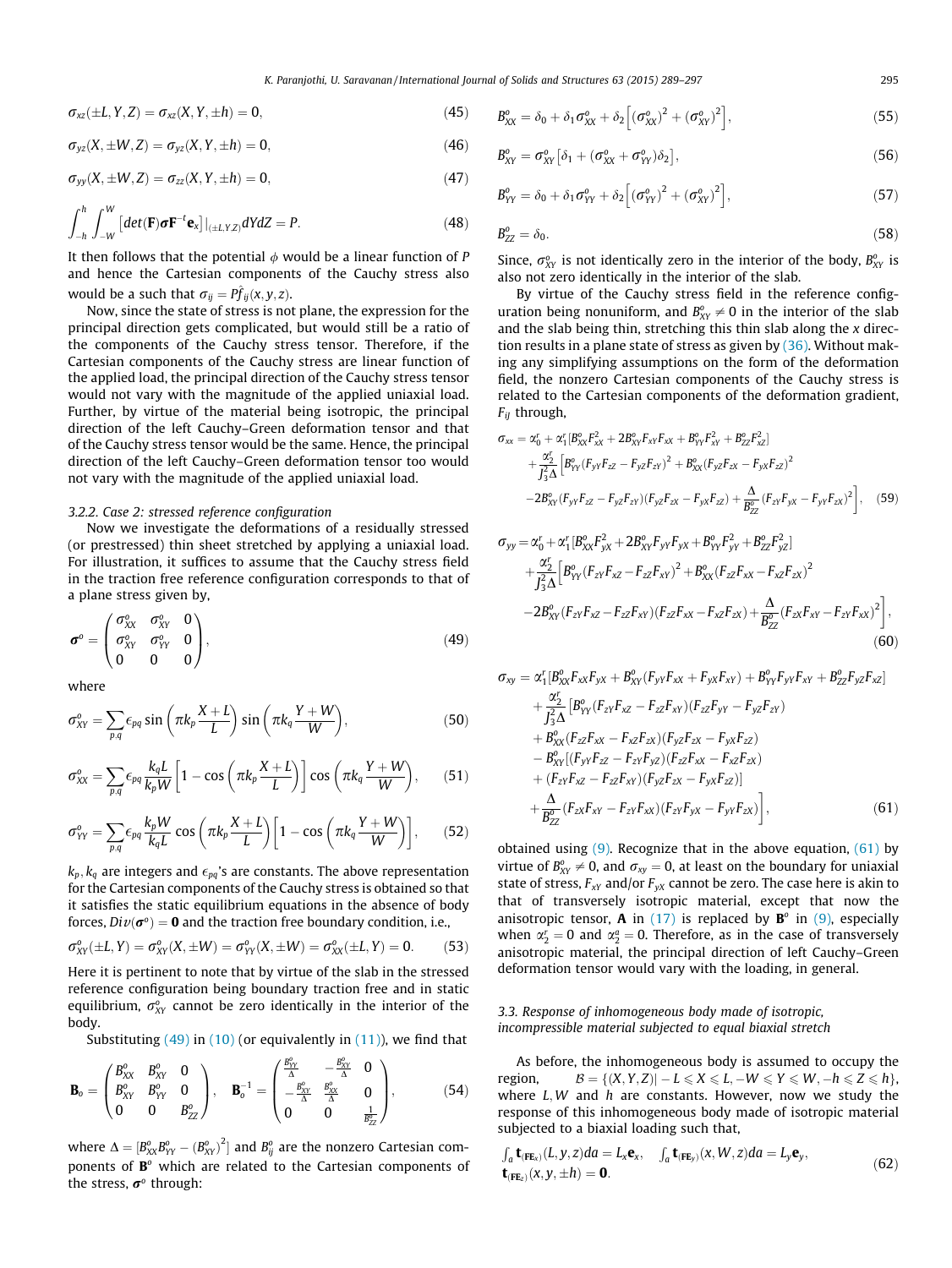where  $t_{(n)}$  denotes the traction acting on the surface whose normal is **n** in the current configuration,  $\{E_x, E_y, E_z\}$  are coordinate basis vectors in the reference configuration,  $\{e_x, e_y, e_z\}$  are coordinate basis vectors in the current configuration,  $L<sub>x</sub>$  and  $L<sub>y</sub>$  are constants. It should be noted that in the biaxial experiment only the total applied load on the surfaces with normals initially oriented along  $\mathbf{E}_x$  and  $\mathbf{E}_y$  can be measured.

Assuming the thickness of the body to be small, we approximate the stresses to be uniform along the thickness,  $\sigma = \hat{\sigma}(X, Y)$ . The assumption made here suffices to prove our thesis. Consequently, the traction boundary condition  $(62c)$  $(62c)$  implies that the state of stress is plane, i.e.,

$$
\boldsymbol{\sigma} = \begin{pmatrix} \sigma_{xx} & \sigma_{xy} & 0 \\ \sigma_{xy} & \sigma_{yy} & 0 \\ 0 & 0 & 0 \end{pmatrix} . \tag{63}
$$

Then, without making any simplifying assumptions on the form of the deformation, the remaining two traction boundary conditions [\(62](#page-6-0)) requires

$$
\mathcal{L}_x = \int_{-W}^W \left( \int_{-h}^h (F_{xx}^{-1} \sigma_{xx} + F_{yx}^{-1} \sigma_{xy}) dZ \right) dY, \tag{64}
$$

$$
0 = \int_{-W}^{W} \left( \int_{-h}^{h} (F_{XX}^{-1} \sigma_{xy} + F_{YX}^{-1} \sigma_{yy}) dZ \right) dY, \tag{65}
$$

$$
0 = \int_{-L}^{L} \left( \int_{-h}^{h} (F_{xy}^{-1} \sigma_{xx} + F_{yy}^{-1} \sigma_{xy}) dZ \right) dX, \tag{66}
$$

$$
\mathcal{L}_y = \int_{-L}^{L} \left( \int_{-h}^{h} (F_{xy}^{-1} \sigma_{xy} + F_{yy}^{-1} \sigma_{yy}) dZ \right) dX, \tag{67}
$$

where  $F_{ij}^{-1}$  are the Cartesian components of the inverse of the deformation gradient and we appealed to Nanson's formula and the fact that the det $(F) = 1$ , since the material is incompressible.

Then, since the deformation is inhomogeneous, the equal stretch condition along the two directions now becomes experiment dependent. It could be based on the overall stretch or that measured over a shorter gauge length near the center region on the top surface, in each direction. Thus,

$$
\frac{1}{2g_X} \int_{-g_X}^{g_X} \sqrt{F_{xx}^2 + F_{yx}^2 + F_{zx}^2} \Big\|_{(X,0,h)} dX
$$
  
= 
$$
\frac{1}{2g_Y} \int_{-g_Y}^{g_Y} \sqrt{F_{xy}^2 + F_{yy}^2 + F_{zy}^2} \Big\|_{(0,Y,h)} dY,
$$
 (68)

where  $F_{ij}$  represent Cartesian components of the deformation gradient and if  $g_X = L$  and  $g_Y = W$  the condition would be requiring that the overall stretch be the same, else if  $g_X = g_Y = g$  it would be based on stretch measured using a shorter gauge length near the center region. The expression (68) is obtained from the formulae,

$$
\Lambda_{\mathbf{E}_i} = \frac{1}{(2g_i)} \int_{-g_i}^{g_i} \sqrt{\mathbf{CE}_i \cdot \mathbf{E}_i} dX_i,
$$
\n(69)

where we have assumed that the stretch ratio is required for a straight line oriented along  $E_i$ , a coordinate direction and located on the top surface of the body (i.e.,  $Z = h$ ) and passing through the point  $(0, 0, h)$ .

Finally, the quantity of interest is  $R$ , the ratio of the nominal stresses along the X and Y direction, where the nominal stress is defined as the applied load per unit gross undistorted cross sectional area, i.e.,

$$
R = \frac{\mathcal{L}_x L}{\mathcal{L}_y W} = \frac{L}{W} \frac{\int_{-W}^{W} (\int_{-h}^{h} (F_{Xx}^{-1} \sigma_{xx} + F_{Yx}^{-1} \sigma_{xy}) dZ) dY}{\int_{-L}^{L} (\int_{-h}^{h} (F_{Xy}^{-1} \sigma_{xy} + F_{Yy}^{-1} \sigma_{yy}) dZ) dX}.
$$
(70)

It is clear from Eq. (70) that even if the stress is obtained from constitutive relations for isotropic materials, such as [\(5\),](#page-2-0) by virtue of the Cauchy stress and the deformation gradient being a function of  $(X, Y)$  the value of R would be different from 1 in general. Boundary conditions  $(65)$  and  $(66)$  along with the equilibrium equations  $div(\sigma) = \mathbf{0}$  and the equal stretch condition (68) are insufficient to ensure  $R = 1$  for an inhomogeneous body whose constitutive function varies over X and Y.

It can also be shown easily that for a body made of isotropic material with constitutive function varying only along  $Z, R = 1$ , irrespective of whether the material is compressible or incompressible.

Thus, for certain classes of inhomogeneous bodies made of isotropic material,  $R \neq 1$ , in an equal biaxial experiment.

#### 4. Discussion

The above theoretical study did not investigate the case wherein some subparts of the inhomogeneous bodies are made of anisotropic material and other subparts are made of isotropic material. It appears that when the inhomogeneous body is made of materials with different symmetries, in regions where the material is isotropic, the principal direction of the left Cauchy–Green deformation tensor would not vary with the magnitude of the applied uniaxial load and in regions where the material is anisotropic it would. However, this conjecture needs to be established by a more detailed study.

Next, we examine experimental issues in determining the principal direction of the left Cauchy–Green deformation tensor as a function of the magnitude of the applied uniaxial load. It looks like despite enormous amount of mechanical experiments being reported on various aspects of mechanical behavior, there has been no report on the variation of the principal direction of the left Cauchy–Green deformation tensor with the magnitude of the applied uniaxial load except by [Paranjothi et al. \(2011\)](#page-8-0).

Now, the issue is in experimental determination of the spatial variation of the left Cauchy–Green deformation tensor. All the techniques employed to determine deformation gradient a priori assume an underlying form for the deformation field, which in many cases is a homogeneous deformation field. As shown in [Saravanan \(2014\),](#page-8-0) in general inhomogeneous bodies do not deform homogeneously. Moreover, one cannot a priori estimate the nature of the deformation field in an inhomogeneous body subjected to uniaxial load; it depends on the form of the constitutive relation which is being sought. Therefore, there would be an error in the estimated components of the deformation gradient when the assumed form for the deformation field is not in agreement with the realized deformation field. This error is similar to that arises by approximating the tangent of a function by its secant. A study has to be undertaken to explore the influence of the error in the estimated components of the deformation gradient on the determined principal direction of the left Cauchy–Green deformation tensor to conclude on the usefulness of this proposed methodology.

Experiments are underway on various fibrous bodies to find the symmetry required in the constitutive relation by examining the variation of the principal direction of left Cauchy–Green deformation tensor with the magnitude of the applied uniaxial load. Once these results are available the appropriateness of requiring the symmetry in the constitutive relation to be same as that determined based on its internal structure established.